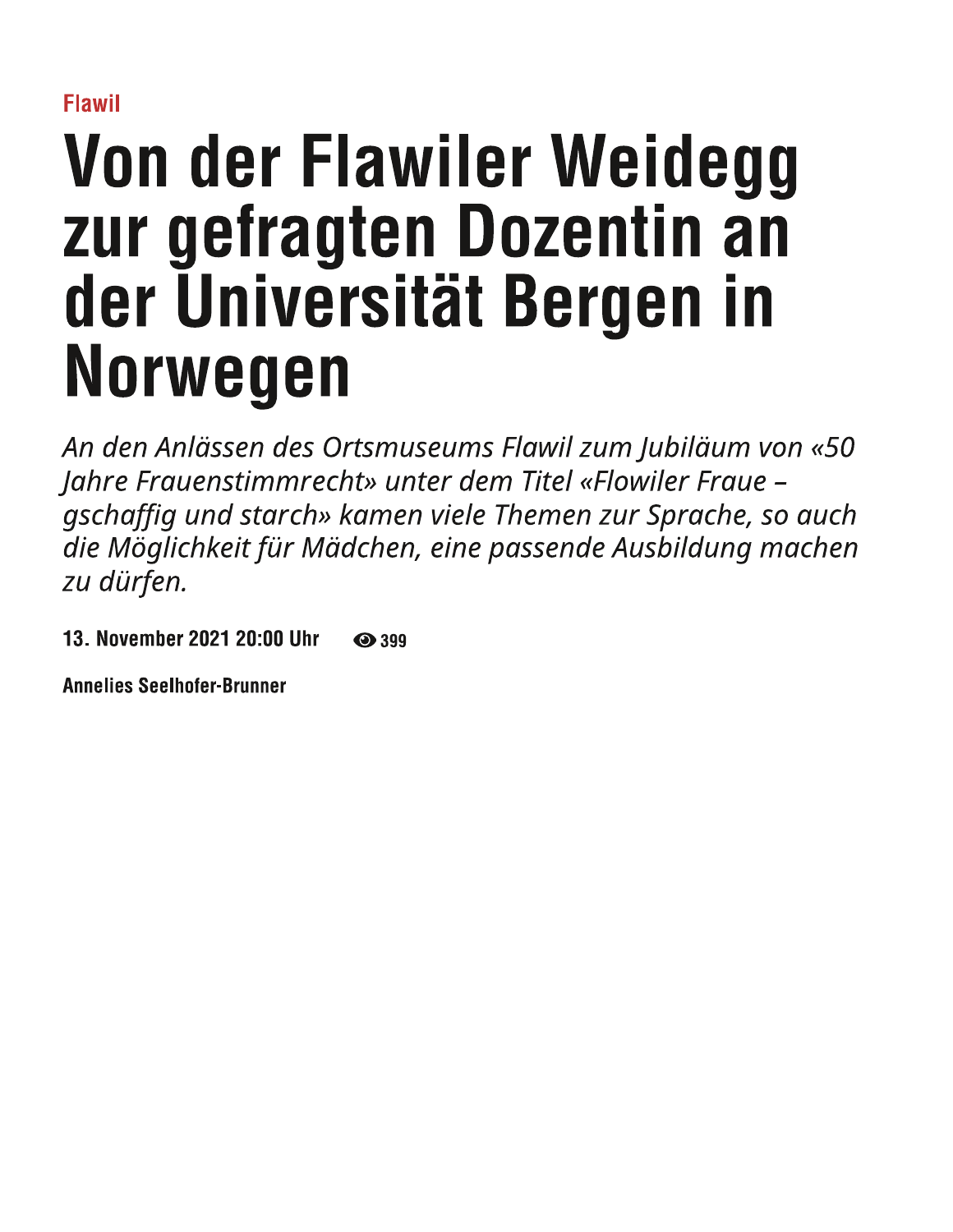

Sicht auf den Hafen von Bergen, das «Tor zu den Fjorden». Alle Fotos wurden von Beatrice Sandberg-Braun zur Verfügung gestellt.

Annelies Seelhofer-Brunner

n diesem Zusammenhang wurde an einem der Sonntagnachmittage auch Beatrice Sandberg-Braun, Jahrgang 1942, per Video zugeschaltet. Die Frau ist im Weidegg-Quartier in Flawil aufgewachsen und forschte und lehrte später als Hochschuldozentin an der Universität Bergen in Norwegen. Ihr Werdegang war in den Vierzigerjahren des letzten Jahrhunderts für eine Frau noch keineswegs üblich. Umso spannender ist er für heutige Generationen nachzulesen. In einem schriftlichen Interview erzählte Beatrice Sandberg-Braun aus ihrem Leben.

#### **Kindheit**

In den Vierzigerjahren des 20. Jahrhunderts wurde in der Primarschule vor allem in den unteren Klassen – noch mit einem Griffel auf Schiefertafeln geschrieben. Papier war eine richtige Kostbarkeit. Man kann sich das Gekratze in einem vollbesetzten Schulzimmer gut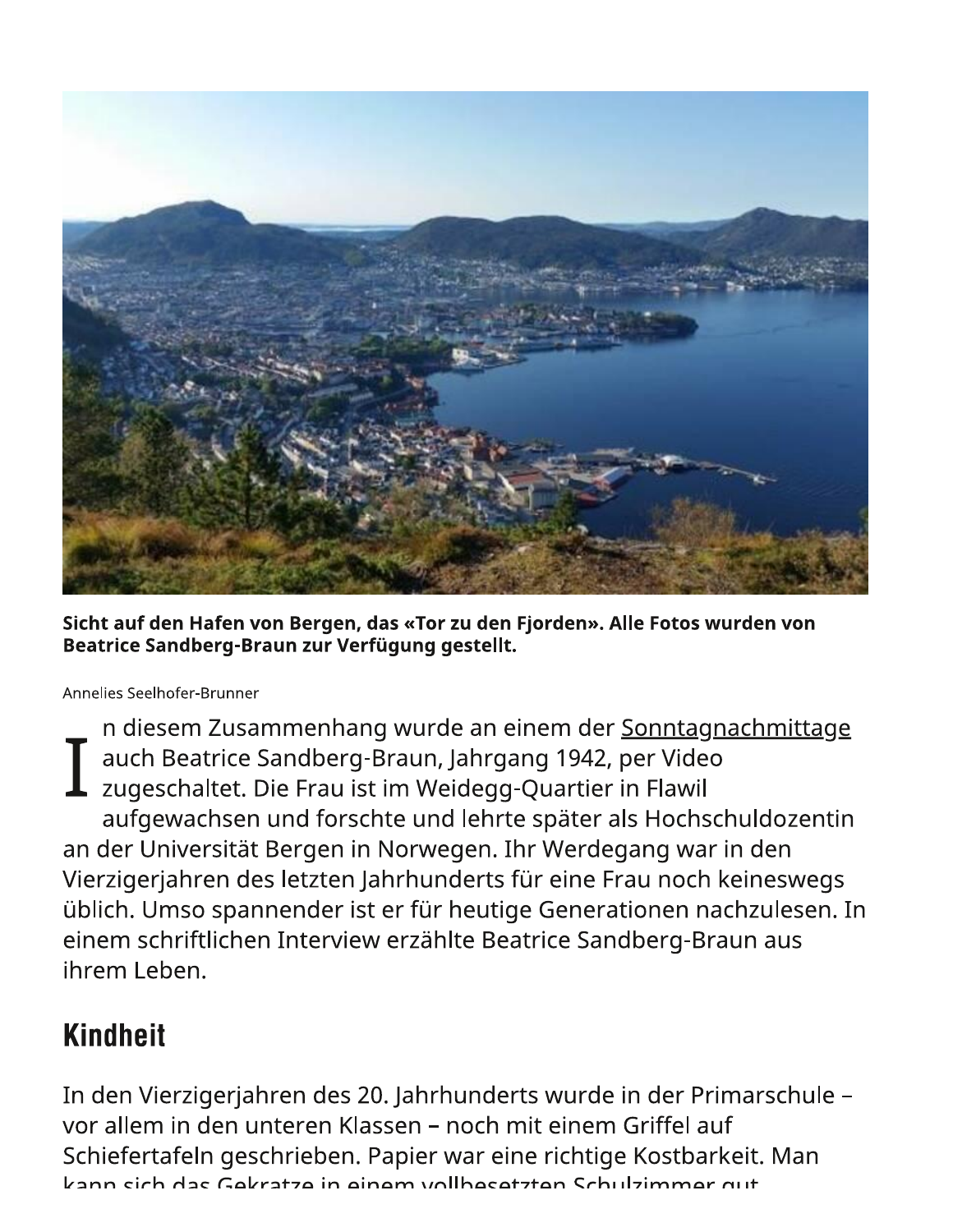תמוווו אכוו טמא שכמו מנצכ ווו כוווכווו וויטווויכאכנצנכוו אכוומוצוווווווכו שטנ vorstellen! Später kam die Feder mit dem eingelassenen Tintenfass zum Zug. Mancher Tintenklecks schmückte da oft eine Heftseite, da half auch das beste Löschblatt nicht mehr. Und wer weiss denn noch, wie so eine feuchte Schwammbüchse roch, dass sich diese aber wunderbar für biologische Versuche wie «Bohnen keimen lassen» eignete?



2. Klasse im Schulhaus Hinterer Grund in Flawil mit Lehrer Alois Kobler – die kleine Beatrice Braun sitzt in der ersten Mädchenreihe als vierte von links.

## Geschwisterreihe

Eigentlich wäre die kleine Beatrice erst das dritte Kind der Familie Braun gewesen. Doch damals war die Medizin noch nicht so weit wie heute, man entdeckte die doppelte Lungenentzündung nicht, die Schwester starb mit eineinhalb Jahren. Doch Beatrice hatte das grosse Glück, einen zwölf Jahre älteren Bruder zu haben, der ihr – nachdem sie sich das Lesen selber neben der Mutter kniend beigebracht hatte – immer neuen Lesestoff besorgte. Er war sehr kultur-, literatur- und kunstinteressiert. So konnte das junge Mädchen schon früh an den Freuden gepflegter Literatur teilhaben. Zum grossen Leidwesen der kleinen Schwester trat er mit neunzehn Jahren in ein Kloster ein, studierte dort Theologie und später auch Germanistik, Geschichte und Kunstgeschichte. Dies erwies sich im Nachhinein jedoch als Glücksfall, denn der Bruder wurde ihr in späteren Jahren zum geschätzten Fachkollegen, was ihre Beziehung noch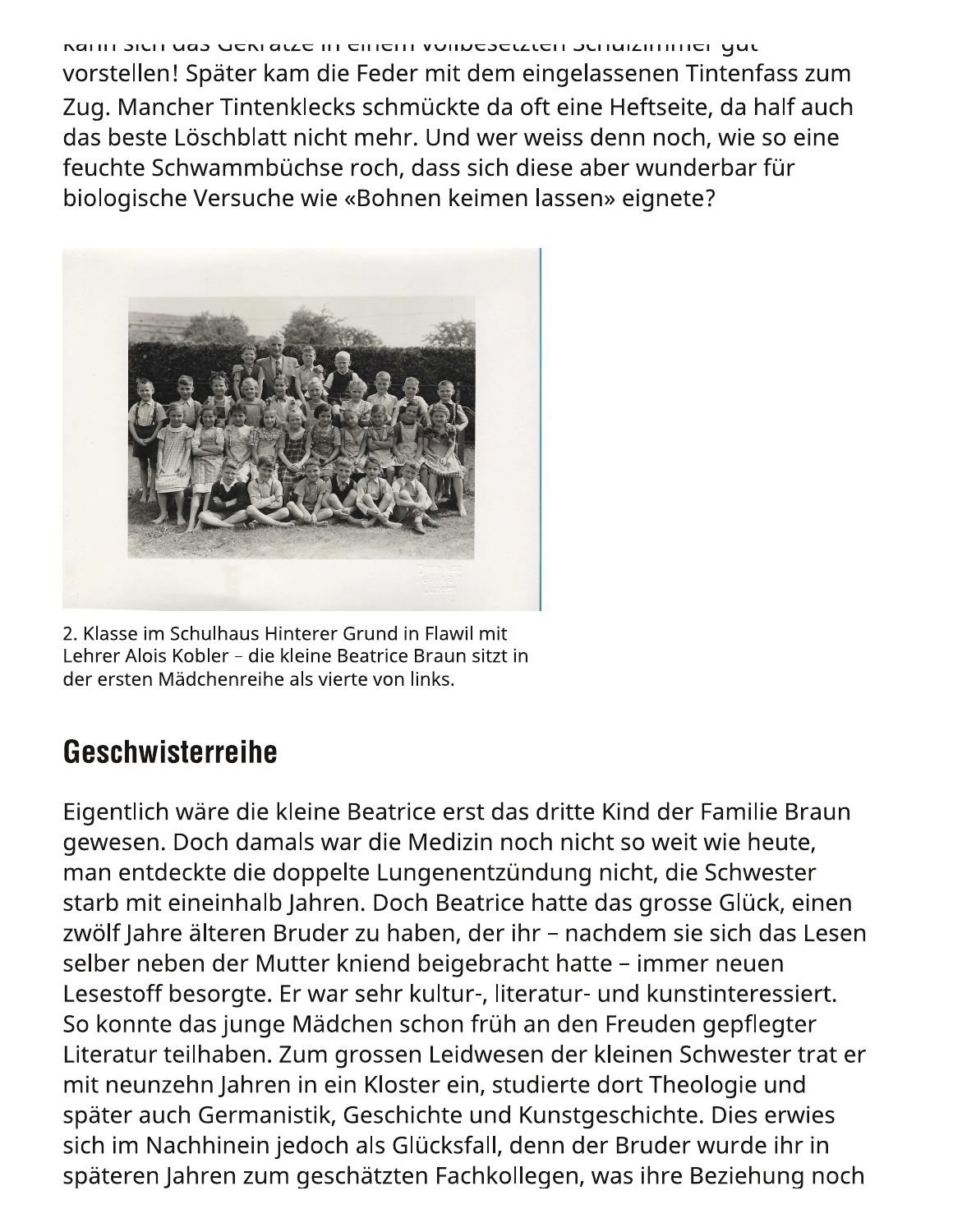## mehr vertiefte.



.... hier mit dem verehrten grossen Bruder.

Klein Beatrice ...

.... hier mit dem verehrten grossen Bruder.



Klein Beatrice ...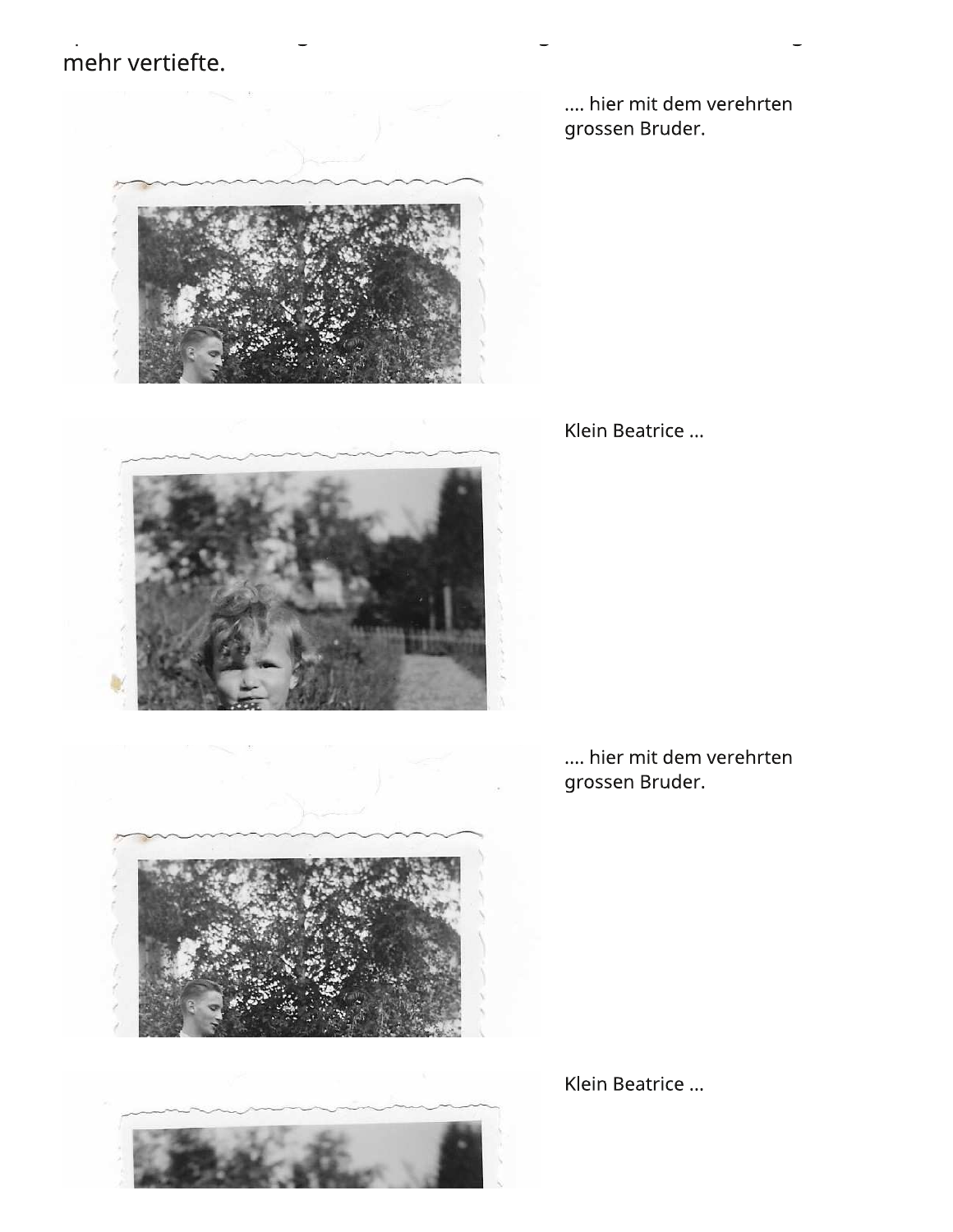

#### **Berufswunsch Lehrerin**

Das Lernen fiel Beatrice Braun leicht. Sie bewunderte die Lehrer – eine Lehrerin hatte sie nie – und liebte den Unterricht, nicht aber manch brutale Abstrafung, welche einzelne «Gspänli» erdulden mussten wie an den Ohren ziehen oder schmerzende Kopfnüsse. Sie litt mit Kindern mit, welche nachsitzen mussten, weil sie etwas nicht kapiert hatten oder eine Aufgabe nicht innert der vorgegebenen hatten lösen können. Wegen einer Sehschwäche musste das Mädchen zwei Mal pro Woche die Sehschule St. Gallen besuchen, dies zusammen mit dem liechtensteinischen Prinz Adam. Sie meisterte die Reise per Zug und Tram schon in der dritten Klasse ganz allein - heute scheint dies fast ein Ding der Unmöglichkeit. Wegen ihrer Brille wurde sie zum Glück nie gemobbt, wie das andere Kinder zu dieser Zeit oft erleben mussten, war man doch mit so einem «Nasenvelo» damals noch eine Art Exot oder Exotin.

Doch da man auch mit Brille lesen kann, waren der Eröffnung neuer Horizonte keine Grenzen gesetzt. In der 2. Sekundarklasse gab es dann ein paar Mädchen, die es gar nicht goutierten, dass Beatrice keinen Hauswirtschaftsunterricht besuchen musste, weil sie in dieser Zeit andere wichtige Fächer belegte. Für die Kantonsschule am Burgraben, Typus B, musste Beatrice Braun Latein nachbüffeln, was einen ziemlichen Kraftakt erforderte.

#### **Wissenschaftliche Ausbildung**

Von 1961 bis 1968 studierte die junge Frau Germanistik im Hauptfach, dazu Anglistik und Altnordisch als Nebenfächer an der Uni Zürich. 1965-1966 bekam sie ein Staatsstipendium an der Uni Bergen in Norwegen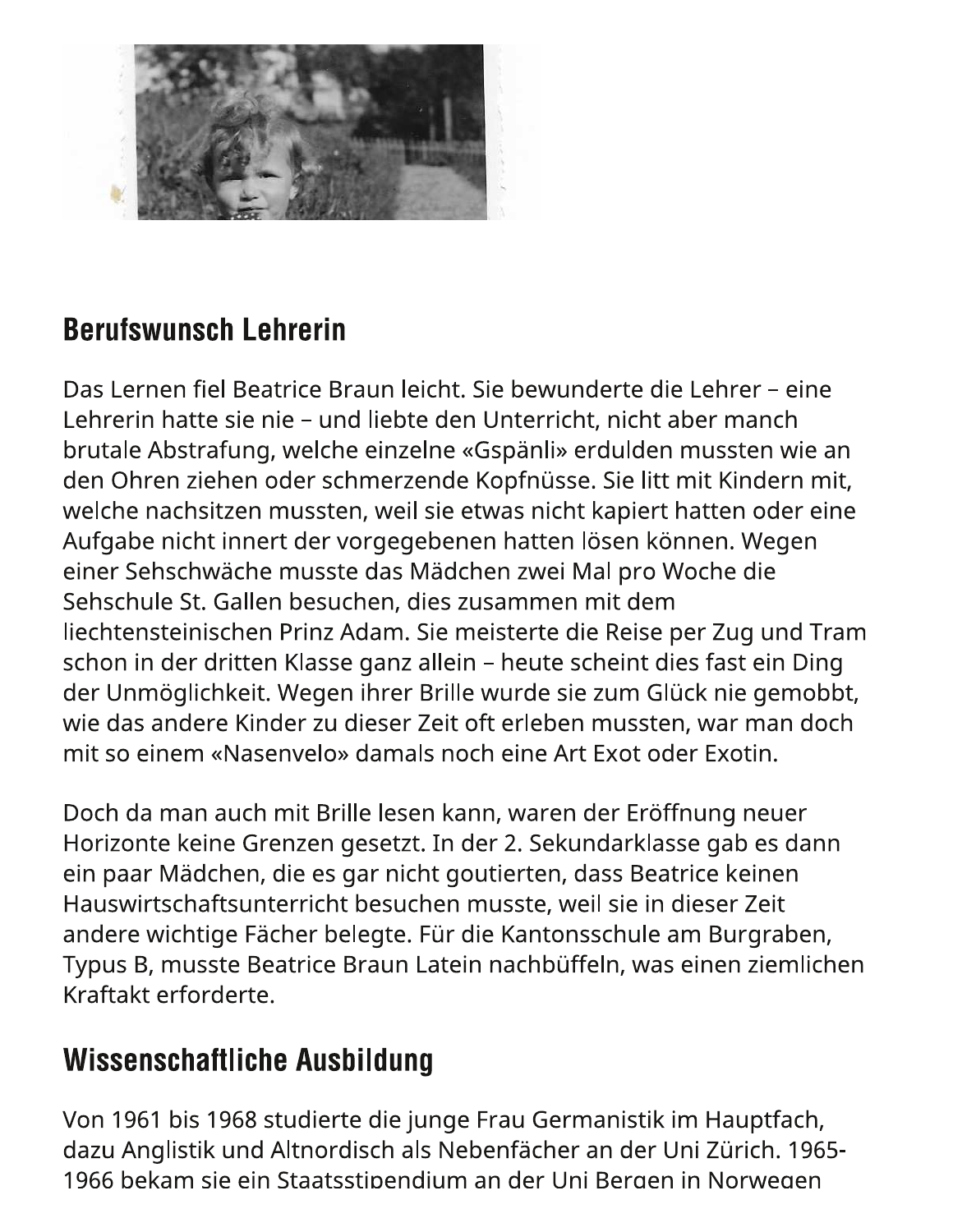(UiB). Sie hatte nämlich 1965 den norwegischen Professor Hans-Joachim Sandberg geheiratet und hiess von da an Sandberg-Braun. Danach studierte sie wieder an der Uni Zürich und reichte 1968 ihre Dissertation unter dem Titel «GC.F. Meyer. Wege zum Symbolismus.» 1969» beim renommierten Germanistik-Professor Emil Staiger ein.

## **Fiel das Auswandern leicht?**

Nein, die junge Frau tat sich schwer mit dem Aufbruch in eine fremde Welt, wie sie schreibt. Nach der Hochzeit lebte sie erst einmal mit dem bereits genannten Staatsstipendium ein Jahr in Bergen an der Universität, aber es erleichterte ihr diesen Aufenthalt, weil sie wusste, dass sie danach wieder in Zürich an der dortigen Uni weiterstudieren könne. Schliesslich war ein abgeschlossenes Studium für sie sehr wichtig. Zu oft hatte sie erfahren müssen, dass Frauen viele Semester – gerade etwa in Deutschland - studiert hatten, aber vor dem Abschluss heirateten und deshalb keinerlei Ausweispapiere bekamen, selbst wenn sie beispielsweise zehn Semester Germanistik belegt hatten. Welch eine Verschwendung an Wissen und Talent!

## **Bologna-Prozess**

Erst mit dem Bologna-Prozess, der einheitliche Regeln für alle europäischen Studiengänge vorschrieb, änderte sich das. Die Einführung von Modulen mit ECTS-Punkten und der Möglichkeit eines Bachelor- oder Master-Abschlusses waren nun die Norm. Norwegen führte als eines der ersten Länder überhaupt im Jahr 2005 dieses System ein. Beatrice Sandberg-Braun sass für die Universität Bergen dafür in den internationalen Arbeitsgremien. Für die Schweiz mit ihrem föderalistischen System war dies eine rechte Herausforderung, darum dauerte es bis 2015, bis die Richtlinien ausgearbeitet waren. Seit 2020 gelten diese Vorgaben nun aber für alle Schweizer Hochschulen, Fachhochschulen und Pädagogischen Hochschulen.

## Skandinavische Familienunterstützung

Frauen wurden in den späten Sechziger- und frühen Siebzigeriahren des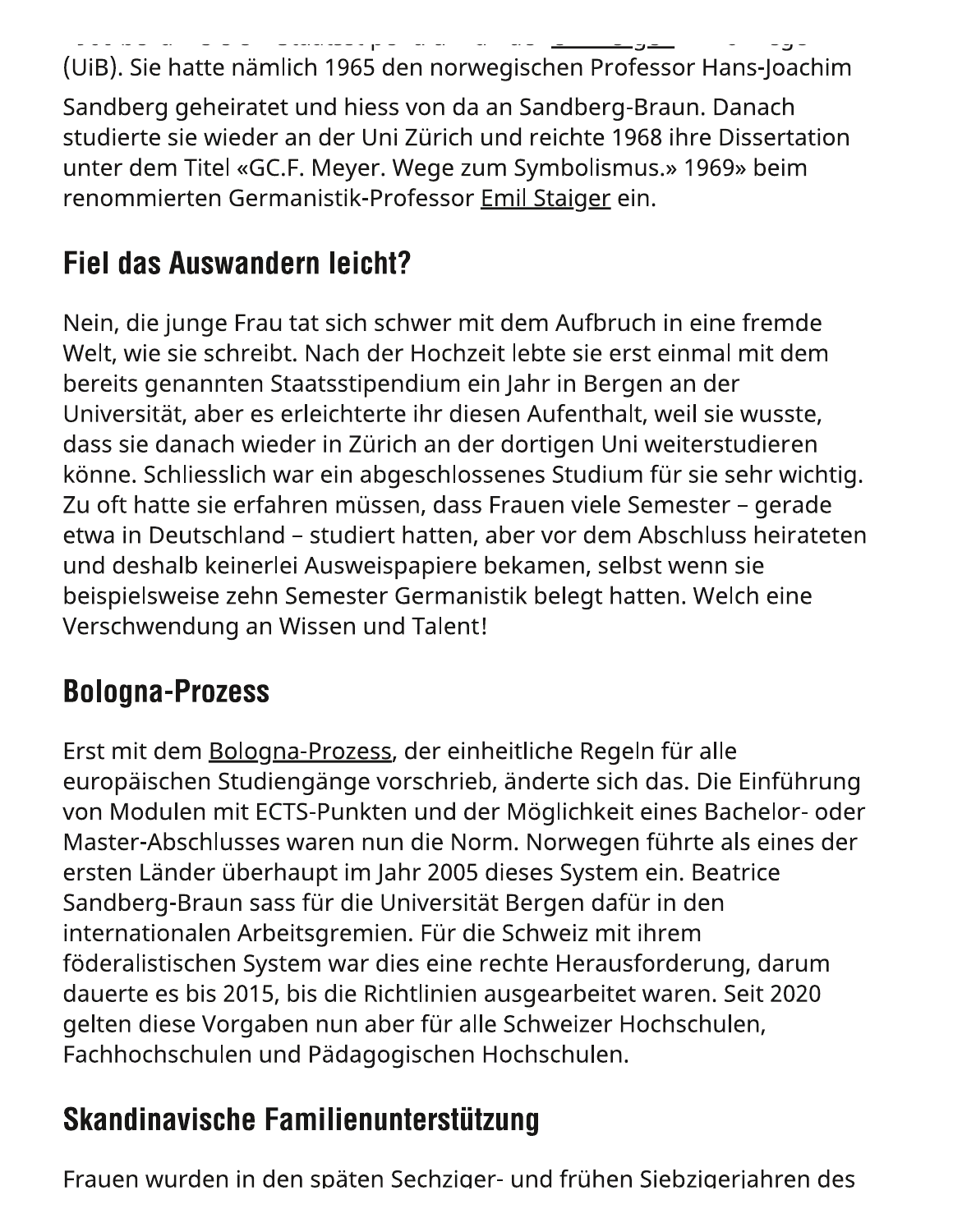letzten Jahrhunderts in den skandinavischen Ländern bereits offiziell

gefördert. Als Beatrice Sandberg-Braun nach Bergen kam, war in Norwegen bereits eine Art Quotenregelung – allerdings nicht so bezeichnet – bei der Wahl in wissenschaftliche Gremien Brauch. Von drei Mitgliedern musste zwingend eines eine Frau sein. Davon konnte auch die Flawilerin profitieren. Sie beschreibt im Interview, wie sie als Frau richtiggehend aufgebaut und in viele Räte - internationaler Ausschuss, nationaler Forschungsrat, im Senat - hineingewählt worden sei. Auch ihr Mann unterstützte sie, wo er nur konnte.

Zwar fühlte sie sich als Nichtnorwegerin anfänglich etwas unsicher, doch man liess sie nie spüren, dass sie keine «Hiesige» sei, im Gegenteil. Nach fünf Jahren bekam sie als Ausländerin bereits das kommunale Stimmund Wahlrecht, dies wie alle aus andern Ländern Zugezogenen, was die Integration verständlicherweise sehr fördert. Für die Schweizer Männer, die ihren Frauen lange, lange einfach kein Stimmrecht geben wollten und dies zähneknirschend erst 1971 endlich zuliessen, hatte man damals in Norwegen nur ein müdes Lächeln übrig. So rückständig!





Eine typische norwegische Stabkirche

Aus dem Familienalbum: Ausblick auf den Hafen...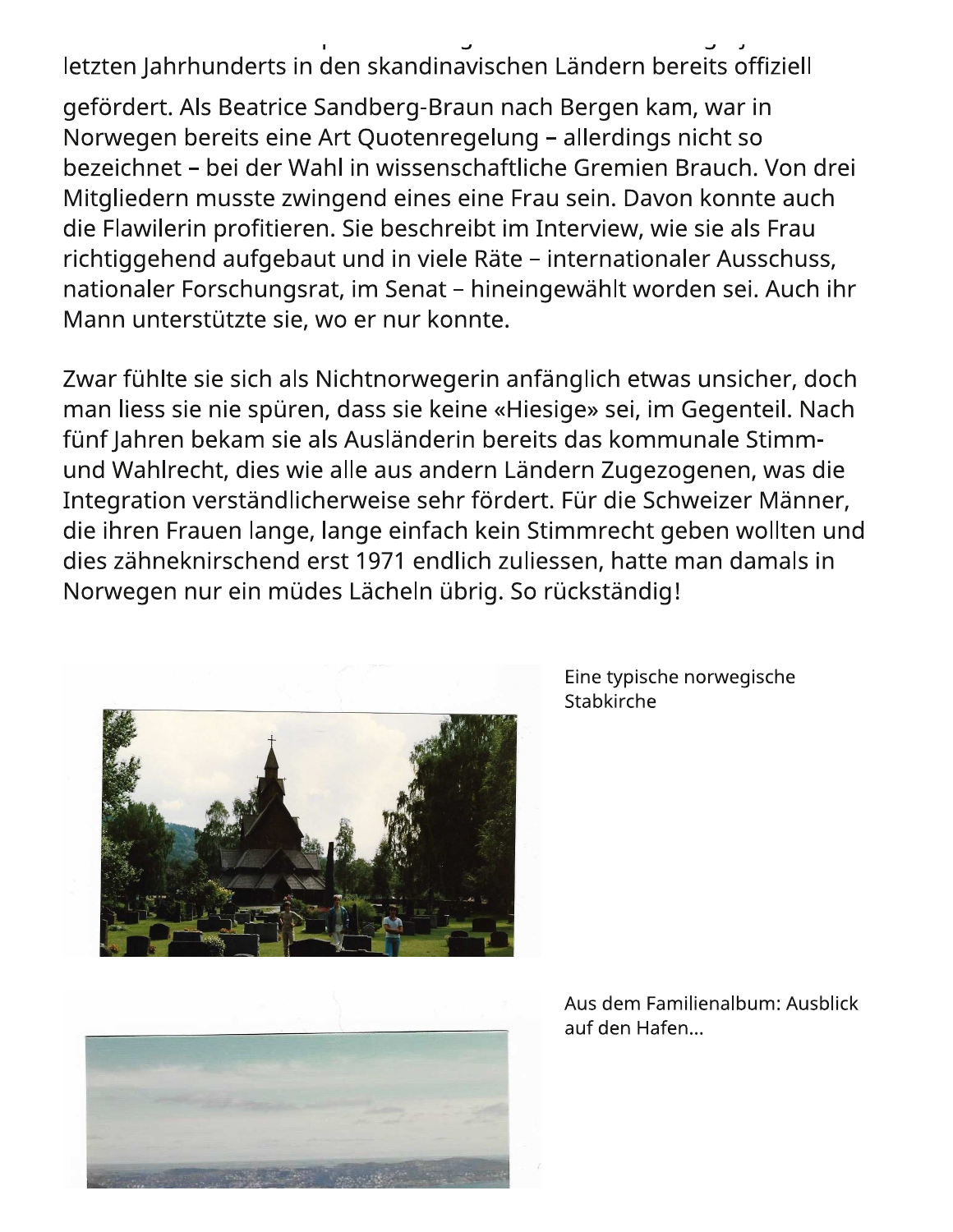





... bei anregender Freizeitbeschäftigung...

... die drei Sandberg-Kinder...

... und als angehende Seefahrer...

Eine typische norwegische<br>Chalaische

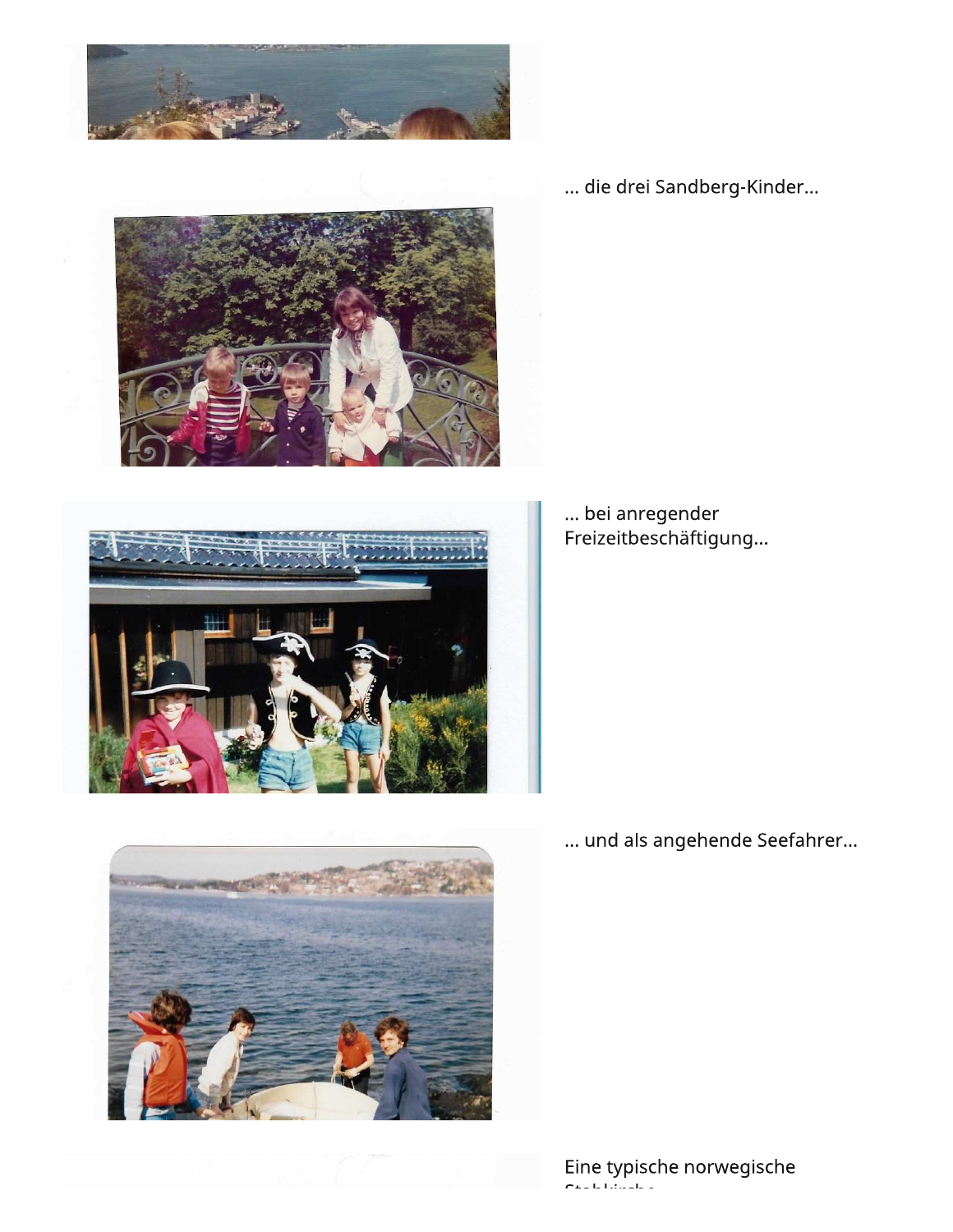Stapkircne





Aus dem Familienalbum: Ausblick auf den Hafen...

#### **Patriotische norwegische Gesellschaft**

Laut Sandberg-Braun gibt es auch in Norwegen eine Art Stadt-Land-Graben. Dennoch haben praktisch alle Bürgerinnen und Bürger eine sehr positive Einstellung zu ihrem Vaterland, dessen Institutionen und der sozialen Ordnung. Man ist sich einig, im besten Land der Welt mit dem besten Gesundheits- und Bildungswesen zu leben. Doch auch viele Menschen aus anderen Ländern – vor allem aus Pakistan – haben nach einer Ausbildung einen Platz als Sprecherin oder Sprecher bei Radio oder TV gefunden, viele sind auch in der Politik. Und man kritisiert viel weniger als in der Schweiz, so gibt es über das Aussehen, die Frisur oder den Kleidungsstil von Politikern oder Akademikerinnen in den Medien keinerlei Bewertungen. Man lernt sogar schon in der Schule, dass man nicht über solche Äusserlichkeiten diskutieren soll. Man lebt und lässt leben.

## Ausserfamiliäre Kinderbetreuung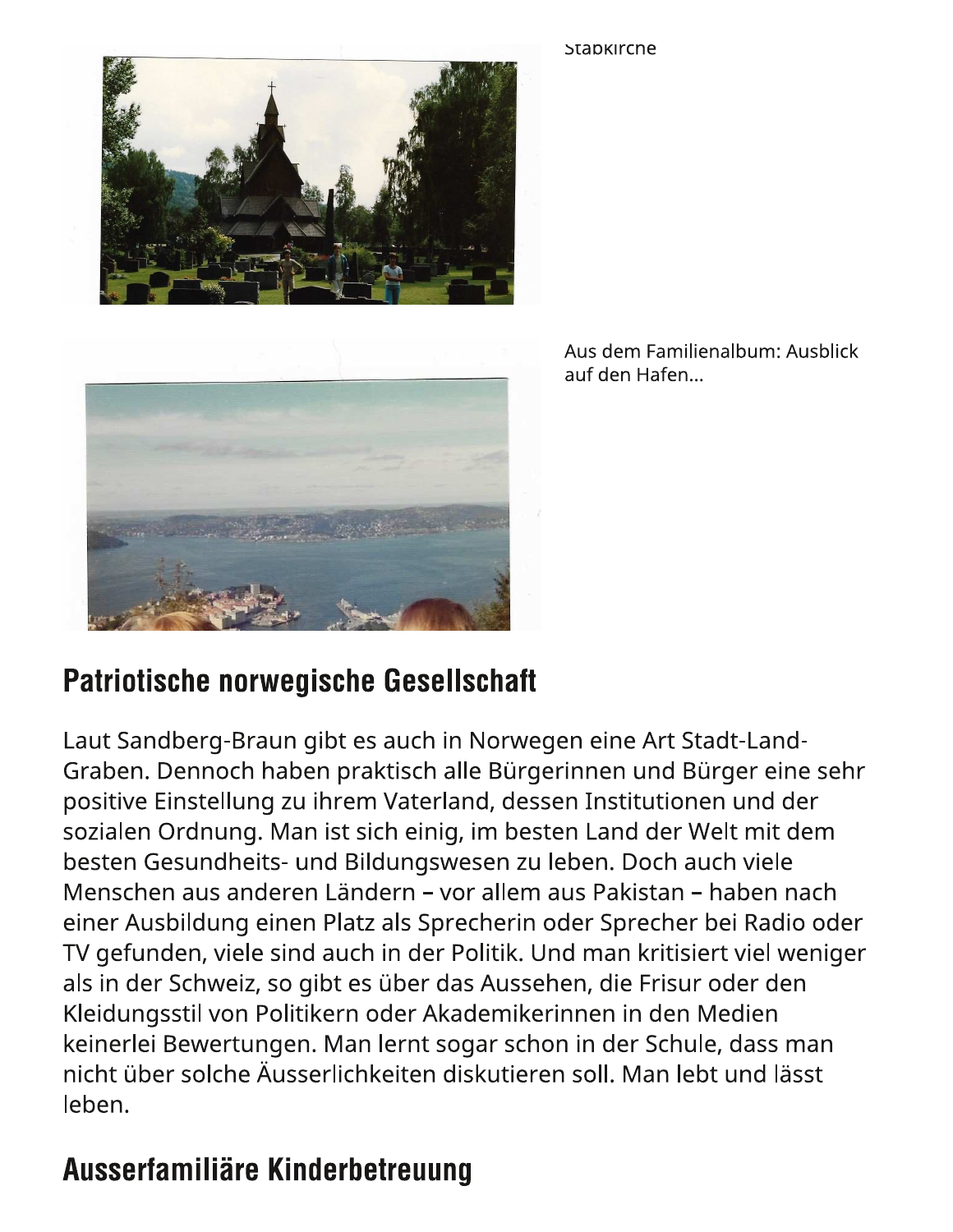Norwegen bietet wie alle skandinavischen Ländern seit langer Zeit eine gut ausgebaute ausserhäusliche Kinderbetreuungsmöglichkeit an. Für Männer ist es selbstverständlich, sich ebenfalls partnerschaftlich einzubringen. Doch nach dem dritten Kind zog es Familie Sandberg vor, Jahr für Jahr - auch einmal für zwei Jahre - ein schweizerisches Au-Pair-Mädchen anzustellen, per Inserat in der katholischen Mädchenzeitschrift «Ancilla» angeworben. Für junge Männer war diese Möglichkeit damals noch ausserhalb der gesellschaftlichen Akzeptanz. Mit einigen dieser Frauen bestehen bis heute gute Beziehungen. Beatrice Sandberg-Braun hat auch sonst ganz viele Beziehungen in die Schweiz aufrecht erhalten. Ihren Kindern hat sie die typischen Schweizer Tugenden wie Pünktlichkeit, Sauberkeit und Genauigkeit weitergegeben, das sei ihr wichtig.

#### Wäre diese Karriere damals auch in der Schweiz möglich gewesen?

Beatrice Sandberg-Braun verneint das ganz entschieden. Sie hat sich denn auch gar nie für eine Stelle an einer Schweizer Uni beworben. Sie hätte dies ja auf jeden Fall mit ihrem ebenfalls als Germanist ausgebildeten Mann – wenn auch mit anderem Fachschwerpunkt – tun wollen, was vermutlich erfolglos gewesen wäre. Und in Norwegen hatten sie ja beide schon eine Stelle am gleichen Institut. Erleichtert hat ihr den Schritt weg von der Schweiz und der deutschen Alltagssprache die Tatsache, dass in skandinavischen Ländern schon damals die Familie mit dem Beruf sehr gut vereinbar war. Und selbstverständlich die richtige Partnerwahl!

## **Wissenschaftliches Arbeiten**

Natürlich kam die Professorin in der Zeit der Kleinkinderphase wenig zum wissenschaftlichen Schreiben, aber da sind die Nordländer grosszügig. Als die Kinder grösser wurden, bekam dieser Teil ihres Lebens jedoch einen immer grösseren Stellenwert. In Skandinavien sind die Hierarchien viel flacher, was die Zusammenarbeit sehr erleichtert. Den Doktortitel braucht man praktisch nie, höchstens noch für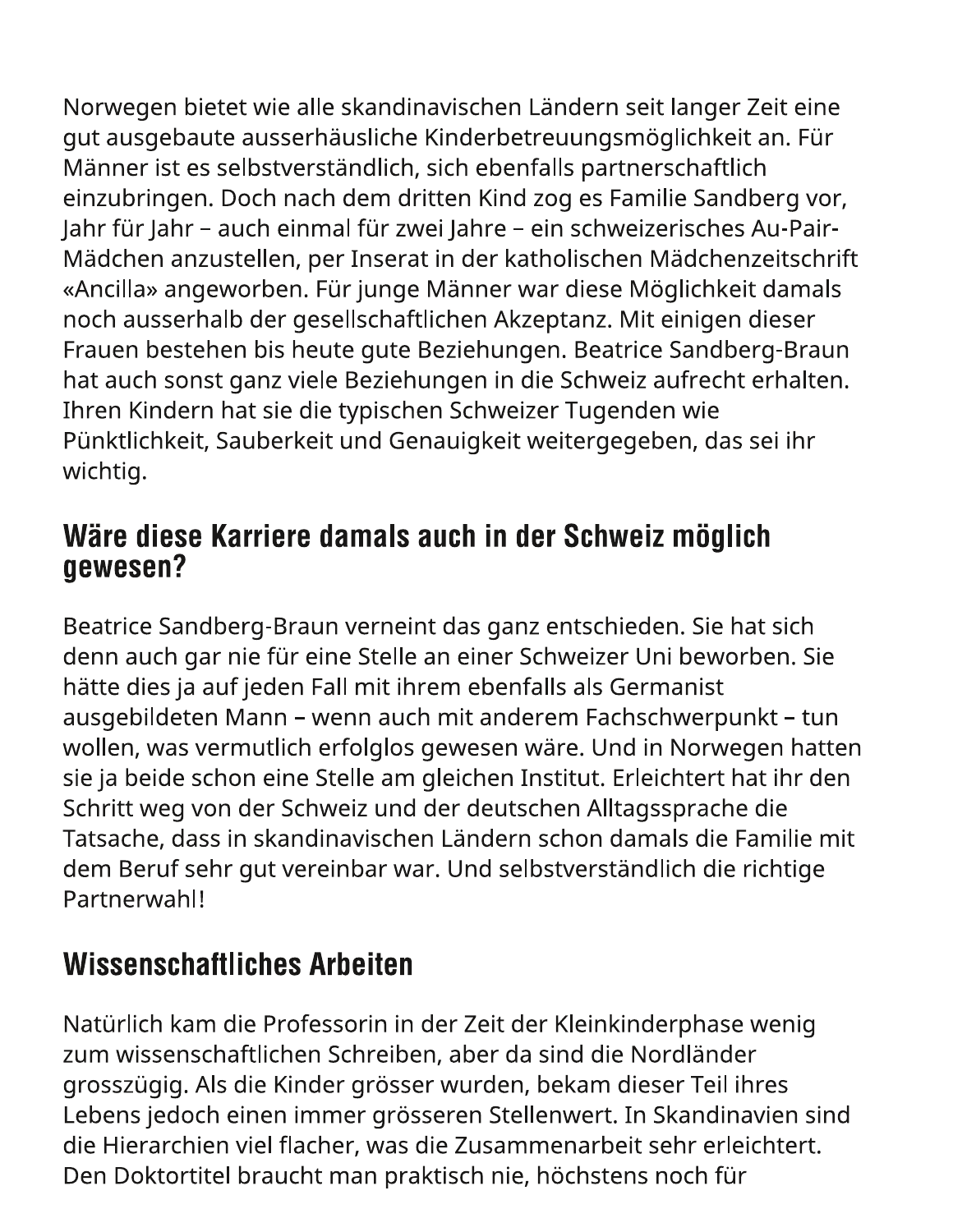akademische Publikationen. Es würde den Rahmen dieses Artikels

absolut sprengen, wenn alle wissenschaftlichen Arbeiten, alle fachspezifischen Tätigkeiten und alle Einsitze in Gremien von wissenschaftlichen Räten hier aufgelistet werden müssten. Die Liste ist äusserst beeindruckend und lang. Wer mehr erfahren möchte, findet hier den ganzen Katalog aller wichtigen Daten.



Immer wieder kam und kommt noch immer Beatrice Sandberg-Braun in einschlägigen Fachmagazinen zu Wort.

## **Schwerpunkte**

Lange war der Dichter Franz Kafka ihr Hauptschwerpunkt, dazu hat sie auch Verschiedenes publiziert. Die Aufarbeitung der Zeit der Nazi-Besatzung in Norwegen dokumentierte sie in drei Bänden. Im Grenzgebiet von Autobiografie und Fiktion hat sie ein weiteres Betätigungsfeld gefunden. Dabei soll eine solche Geschichte als Roman gelesen werden können. Dazu gibt es in der Schweiz auch verschiedene Autoren. So etwa Thomas Hürlimann, Urs Widmer oder auch Ruth Schweikert oder Erica Pedretti. Es gibt zudem eine sehr anregende Gruppe von Schweiz-Spezialisten aus 14 europäischen Ländern, die sich seit über 20 Jahren regelmässig zu Konferenzen treffen und Arbeiten publizieren, dazu auch eine digitale Literaturzeitschrift herausgeben.

Auch wenn die Professorin nun schon länger emeritiert ist, arbeitet sie weiterhin unermüdlich an verschiedenen Themen. Schwerpunkte sind  $\mathbf{r}$  $\sim$